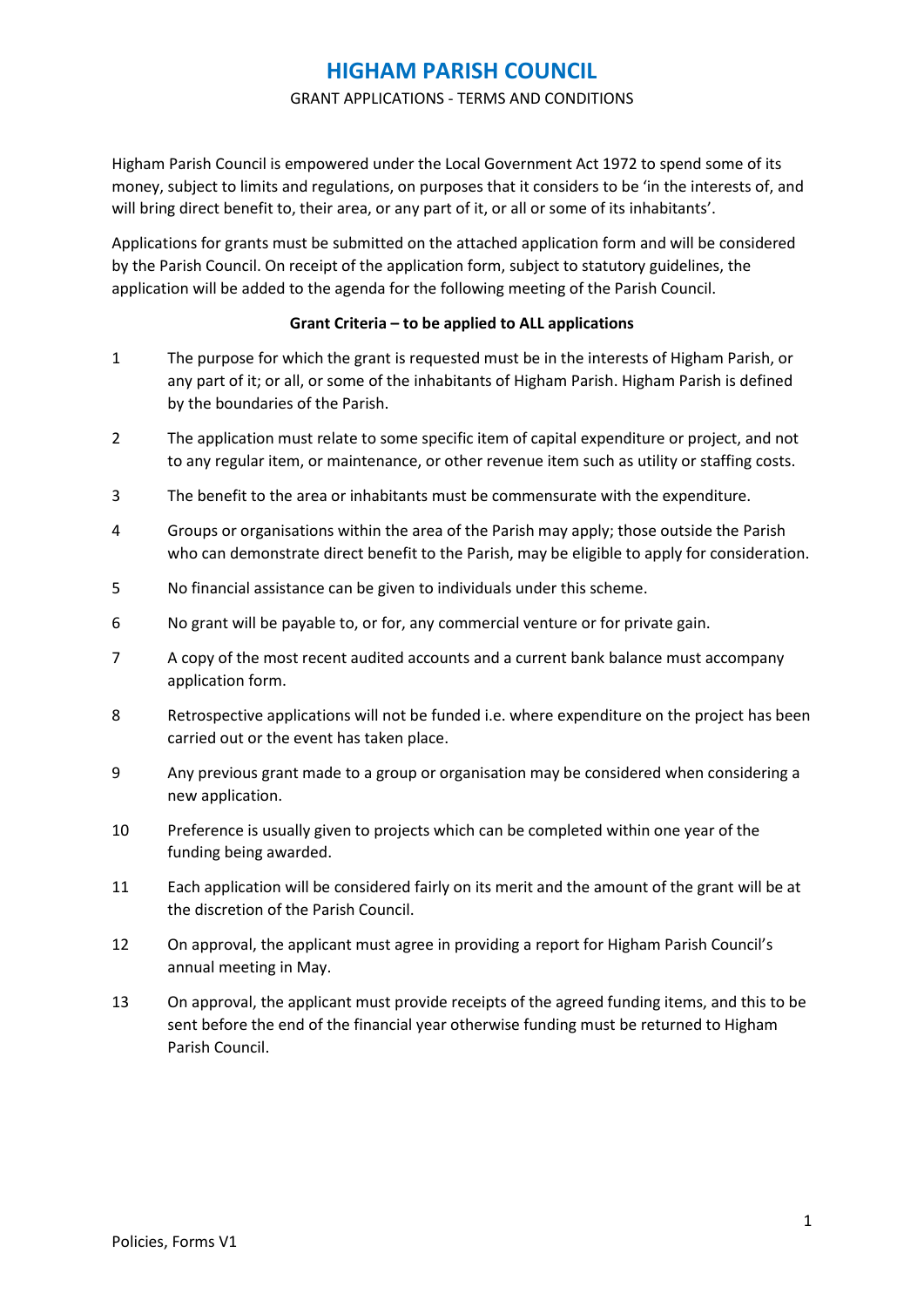GRANT APPLICATIONS - TERMS AND CONDITIONS

#### **Applications for support for a Commemorative Event or Festival:**

- 1 The application must relate to a community event, a festival, or special event in commemoration and be held within Higham Parish.
- 2 Preferably, the application should be for the support of specific identifiable elements of the event or festival, rather than towards general running costs.

Your privacy is important to us but we would like to communicate with you to help us carry out our duties and let you know about our activities. To do this, we need your consent to hold and use your details.

Please fill in your name, address and other contact information and confirm your consent by ticking the boxes below.

If you are aged 13 or under your parent or guardian should fill in their details below to confirm their consent

You can grant consent to any or all of the purposes listed below as appropriate.

You can withdraw or change your consent at any time by contacting the Clerk by email on [Clerk@Higham-Kent-pc.gov.uk](mailto:Clerk@Higham-Kent-pc.gov.uk) or post to Mrs Linda Atkinson, Clerk to Higham Parish Council, 32 Goodwood Close, High Halstow, Kent ME3 8SU.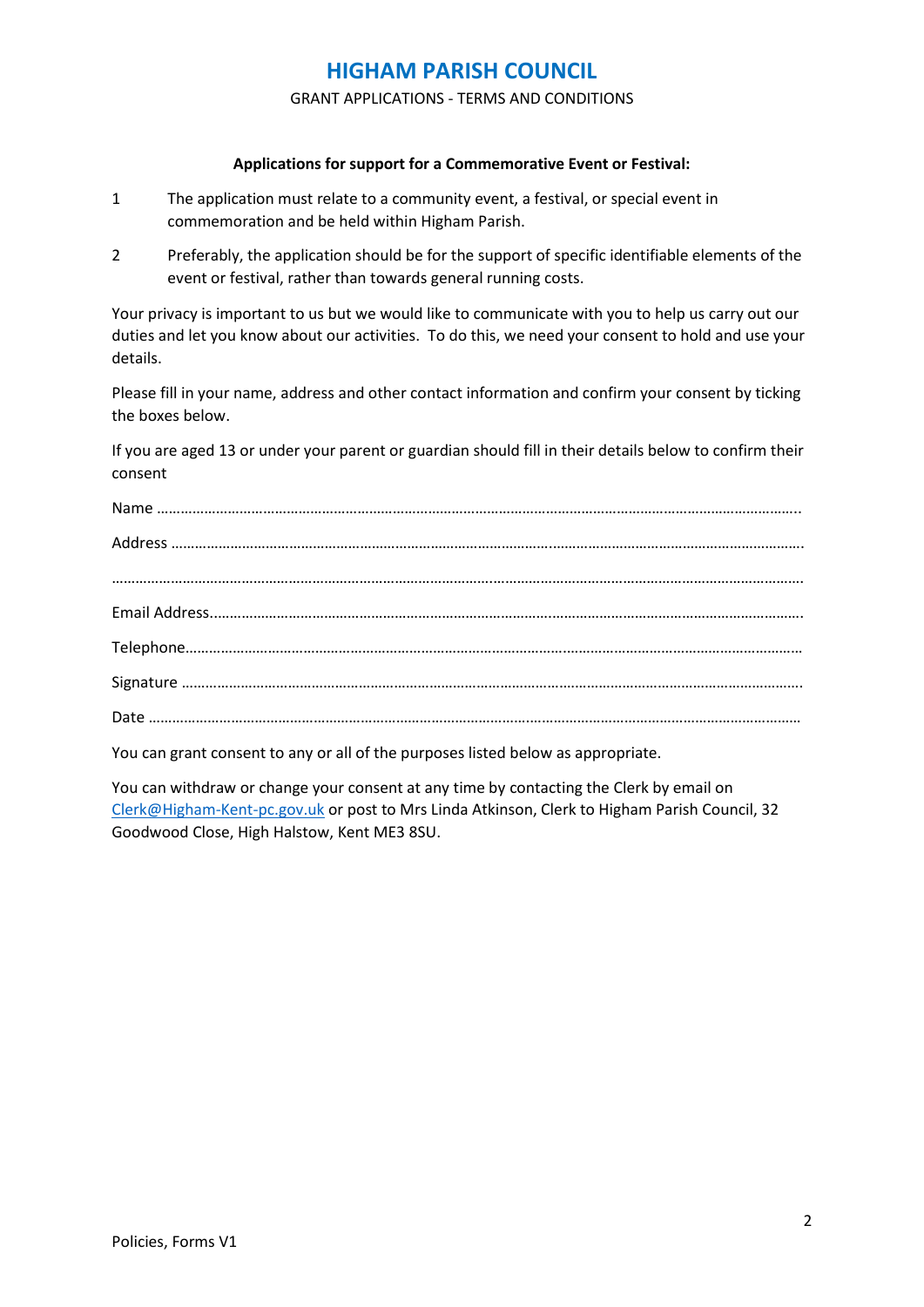#### GRANT APPLICATIONS - TERMS AND CONDITIONS

You can find out more about how we use your data from our "Privacy Notice" which is available from our website www.higham-kent-pc.gov.uk

Please confirm your consent below.

|                   | As a representative/official of a local group, we may use your details, as supplied to us, for<br>example as a point of contact for that group |  |  |
|-------------------|------------------------------------------------------------------------------------------------------------------------------------------------|--|--|
|                   | We may use your name and contact details in our newsletters, or on our website, or on our<br>Facebook page                                     |  |  |
|                   | We may use your photograph in our newsletters, or on our website, or on our Facebook<br>page                                                   |  |  |
|                   |                                                                                                                                                |  |  |
| Keeping in touch: |                                                                                                                                                |  |  |
|                   | Yes please, I would like to receive communications by email                                                                                    |  |  |
|                   | Yes please, I would like to receive communications by telephone                                                                                |  |  |
|                   | Yes please, I would like to receive communications by post                                                                                     |  |  |